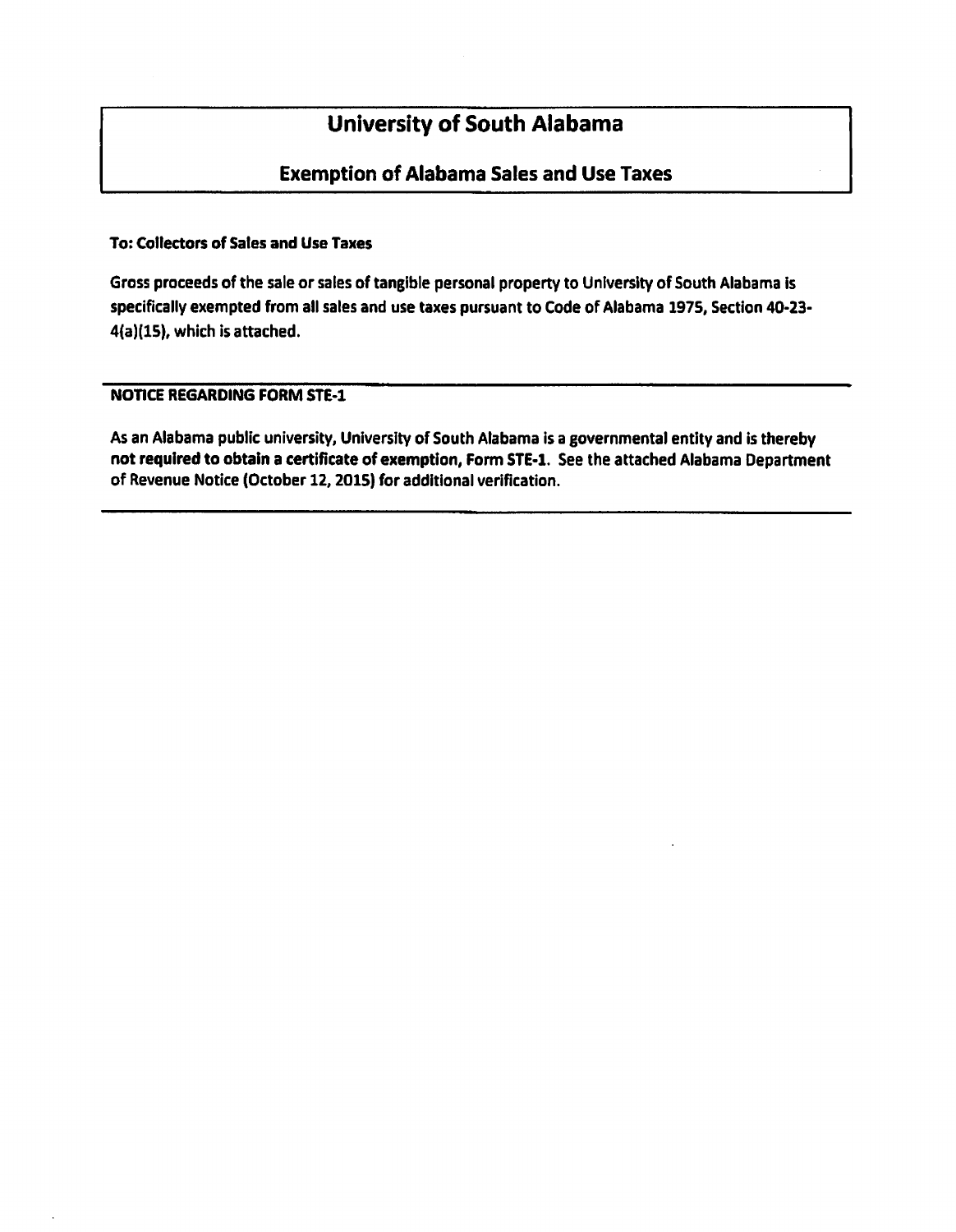#### **Section 40-23-4**

# **Exemptions.**

(a) There are exempted from the provisions of this division and from the computation of the amount of the tax levied, assessed, or payable under this division the following:

# **SNIP**

(15) The gross proceeds of the sale or sales of tangible personal property to county and city school boards within the State of Alabama, independent school boards within the State of Alabama, all educational institutions and agencies of the State of Alabama, the counties within the state, or any incorporated municipalities of the State of Alabama, and private educational institutions operating within the State of Alabama offering conventional and traditional courses of study, such as those offered by public schools, colleges, or universities within the State of Alabama; but not including nurseries, day care centers, and home schools.

# **SNIP**

(Acts 1959, 2nd Ex. Sess., No. 100, p. 298, §§3, 33; Acts 1959, No. 367, p. 958; Acts 1959, No. 371, p. 962; Acts 1961, No. 743, p. 1060; Acts 1961, No. 812, p. 1188; Acts 1963, No. 423, p. 930; Acts 1963, No. 425, p. 943; Acts 1963, No. 571, p. 1193; Acts 1965, 1st Ex. Sess., No. 227, p. 307; Acts 1965, 1st Ex. Sess., No. 245, p. 361; Acts 1965, No. 375, p. 511; Acts 1965, 2nd Ex. Sess., No. 54, p. 80, §§1, 2; Acts 1965, 2nd Ex. Sess., No. 57, p. 83; Acts 1965, 2nd Ex. Sess., No. 123, p. 171; Acts 1966, Ex. Sess., No. 419, p. 564; Acts 1969, No. 1139, p. 2128; Acts 1970, Ex. Sess., No. 16, p. 2616; Acts 1970, Ex. Sess., No. 18, p. 2617; Acts 1971, 3rd Ex. Sess., No. 176, p. 4435, §§1-3; Acts 1973, No. 1169, p. 1966; Acts 1975, No. 1123, p. 2212, §1; Acts 1976, No. 500, p. 627; Acts 1976, No. 505, p. 632; Acts 1977, No. 593, p. 1359; Acts 1980, No. 80-625, p. 1071; Acts 1980, No. 80-626, p. 1077; Acts 1981, Nv. 81-596, p. 987, §1; Acts 1981, No. 81-677, p. 1102, §1; Acts 1983, No. 83-576, p. 895, §1; Acts 1984, No. 84-315, p. 727; Acts 1985, No. 85-574, p. 880, §1; Acts 1986, No. 86-214, p. 282, §8; Acts 1987, No. 87-742, p. 1439, §1; Acts 1990, No. 90-671, p. 1291; Acts 1991, No. 91-546, p. 988, §1; Acts 1992, No. 92-343, p. 720, §3; Acts 1993, No. 93-305, p. 720, §1; Acts 1994, No. 94-720, p. 1409, §1; Acts 1996, No. 96-544, p. 762, §1; Act 2001-975, 3rd Sp. Sess., p. 908, §6; Act 2009-144, p. 268, §12; Act 2010-514, p. 848, §1; Act 2012-185, p. 298, §1; Act 2012-395, p. 1056, §1; Act 2013-200, p. 391, §1; Act 2014-325, p. 1189, §1; Act 2017-397, §1; Act 2018-562,  $$I; Act 2018-164, $I.)$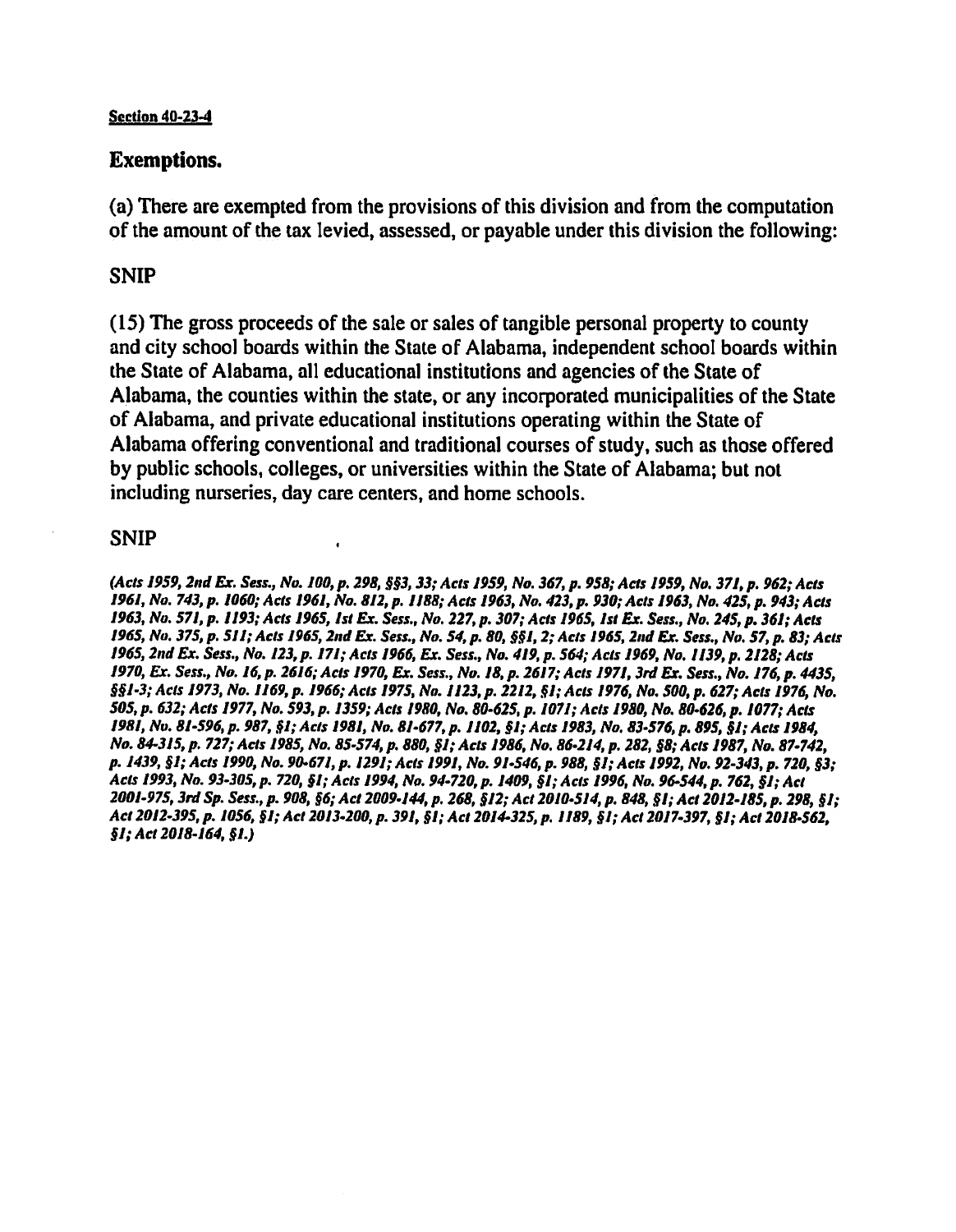

**State of Alabama** Department of Revenue (www.revenue.alabama.gov) 50 North Ripley Street Montgomery, Alabama 36132

**MICHAEL E. MASON Amistant Commissioner** 

**JOE W. GARRETT, IR. Deputy Commission CURTIS E. STEWART Detaily Commissioner** 

# **Alabama Department of Revenue NOTICE**

# To all persons, firms and corporations making retail sales of tangible personal property or furnishing lodgings accommodations to tax-exempt entities in Alabama:

The Legislature has passed and the Governor has signed Legislative Act 2015-534 requiring all persons or companies, other than governmental entities, having a statutory exemption from the payment of Alabama sales, use or lodgings tax to annually obtain a certificate of exemption, Form STE-1, from the Department of Revenue. A certificate of exemption must be presented to the seller for the sale to be exempt from tax.

For purposes of this Act, the term "governmental entity" means the Federal Government, the State of Alabama, Alabama public schools, Alabama public universities, healthcare authorities, Alabama counties and municipalities, and public corporations incorporated under any of the provisions of Chapter 50 of Title 11, Chapter 50A of Title 11, Chapter 5 of Title 37, or Chapter 7 of Title 39. These entities are not required to obtain a certificate of exemption but may do so for ease of tax-free purchasing.

Act 2015-534 was effective as of August 19, 2015, and becomes operative for all applicable exempt persons or companies on January 1, 2016. On this date, vendors will be required to have the certificate on file in order to make tax-exempt sales or lodgings to companies or entities subject to the provisions of the Act.

Certificates of exemption shall be valid for one year from the date of issuance and shall be renewed annually each subsequent year before the end of the month in which the certificate expires. Any person or company who fails to obtain a certificate prior to January 1, 2016, or who fails to renew a certificate of exemption prior to its expiration will no longer be allowed to make tax exempt purchases or rent tax exempt accommodations until such time as a certificate of exemption is obtained or renewed.

Sales of tangible personal property to any person, firm, or corporation not required to have a sales tax license are subject to sales or use tax until the contrary is established. The burden of proof that a sale is exempt is upon the person making the sale unless the seller takes from the purchaser a properly executed Form STE-1. Any such sale for which an exemption has been claimed but which is not supported by a Form STE-1 may be deemed a sale at retail by the Department and the seller held liable for the tax thereon. Further, in accordance with Code of Alabama 1975, Section 40-23-120, and Sales and Use Tax Rule 810-6-1-.184. Seller Sells Tax Free at the Seller's Risk, sellers are liable for sales or use tax on any sales for which the seller fails to collect the appropriate sales or use tax due. However, a seller, who acts in good faith and reasonably believes a tax exempt purchase is legal, is not liable for sales or use tax later determined to be due on a sale for which the purchaser provides the seller with a State Sales and Use Tax Certificate of Exemption (Form STE-1).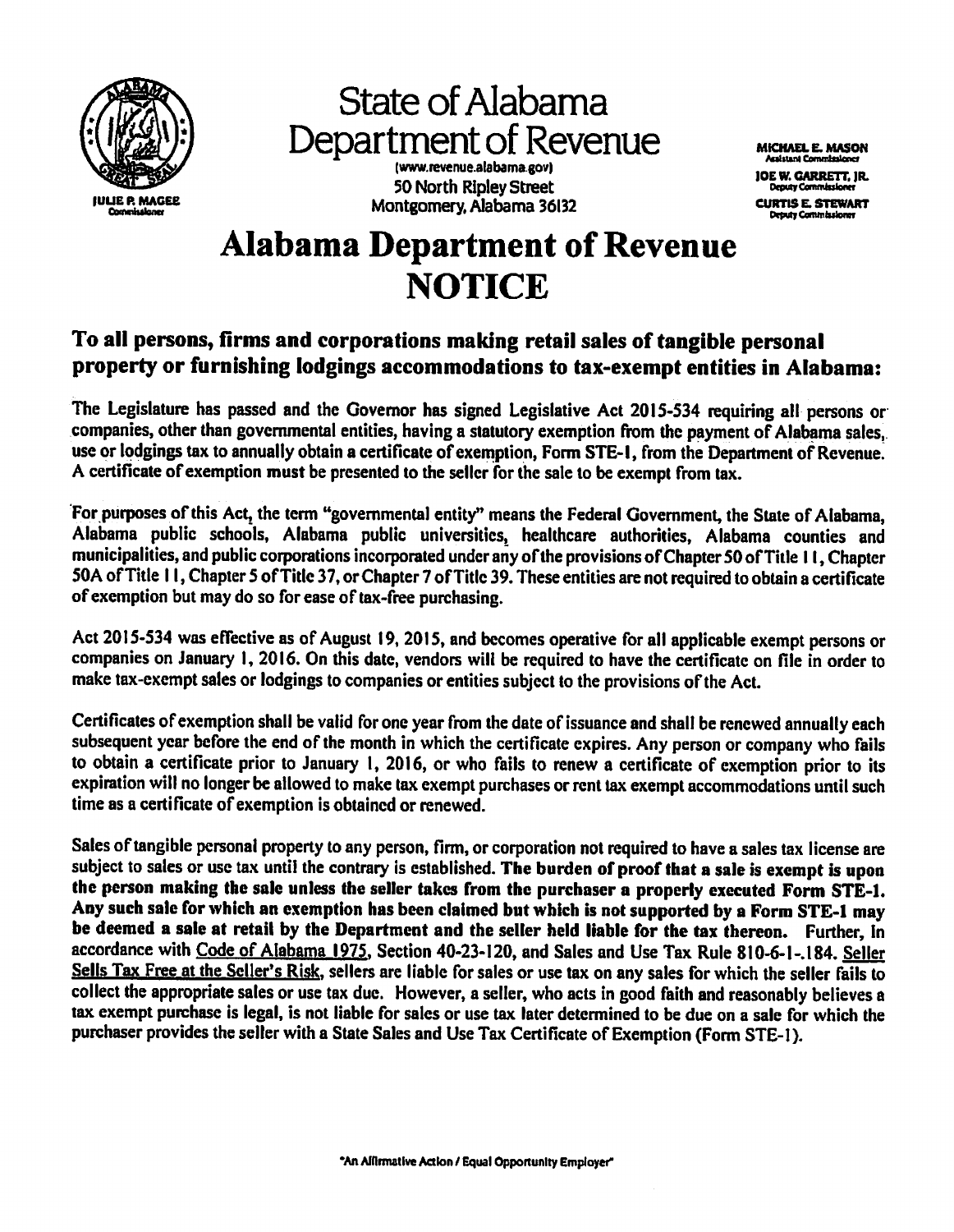

# **State of Alabama** Department of Revenue

(www.revenue.alabama.gov) 50 North Ripley Street Montgomery, Alabama 36132

**CYNTHIA UNDERWOOD LEWIS A. EASTERLY** 

July 26, 2007

Mr. Ben R. Tipton III, Associate Controller University of South Alabama Administration Building-Room 60 Mobile, AL 36688

Dear Mr. Tipton:

Re: Alabama Sales Tax Exemption

This letter is in response to your request for an updated Alabama sales and use tax exemption letter.

Please be advised that the State of Alabama, and the departments and agencies thereof, are specifically exempt by law from the payment of Alabama sales tax. This exemption is found in Section 40-23-4(a)(11), Code of Alabama, 1975, as amended, and is further explained in Sales & Use Tax Rule 810-6-3-.69.02, a copy of which is enclosed for your convenience.

Since a specific exemption is provided by law, a certificate of exemption is not needed. When making purchases of tangible personal property for your institution, you may furnish your supplier with a copy of this letter.

Although this letter provides the current opinion of the Sales, Use & Business Tax Division regarding this matter, it is not an official revenue ruling in accordance with Section 40-2A-5, Code of Alabama 1975. Consequently, it is not legally binding on the Department of Revenue and the State.

If you should have any questions, please do not hesitate to contact me at (334) 353-9680.

Sincerely.

TLF

Enclosure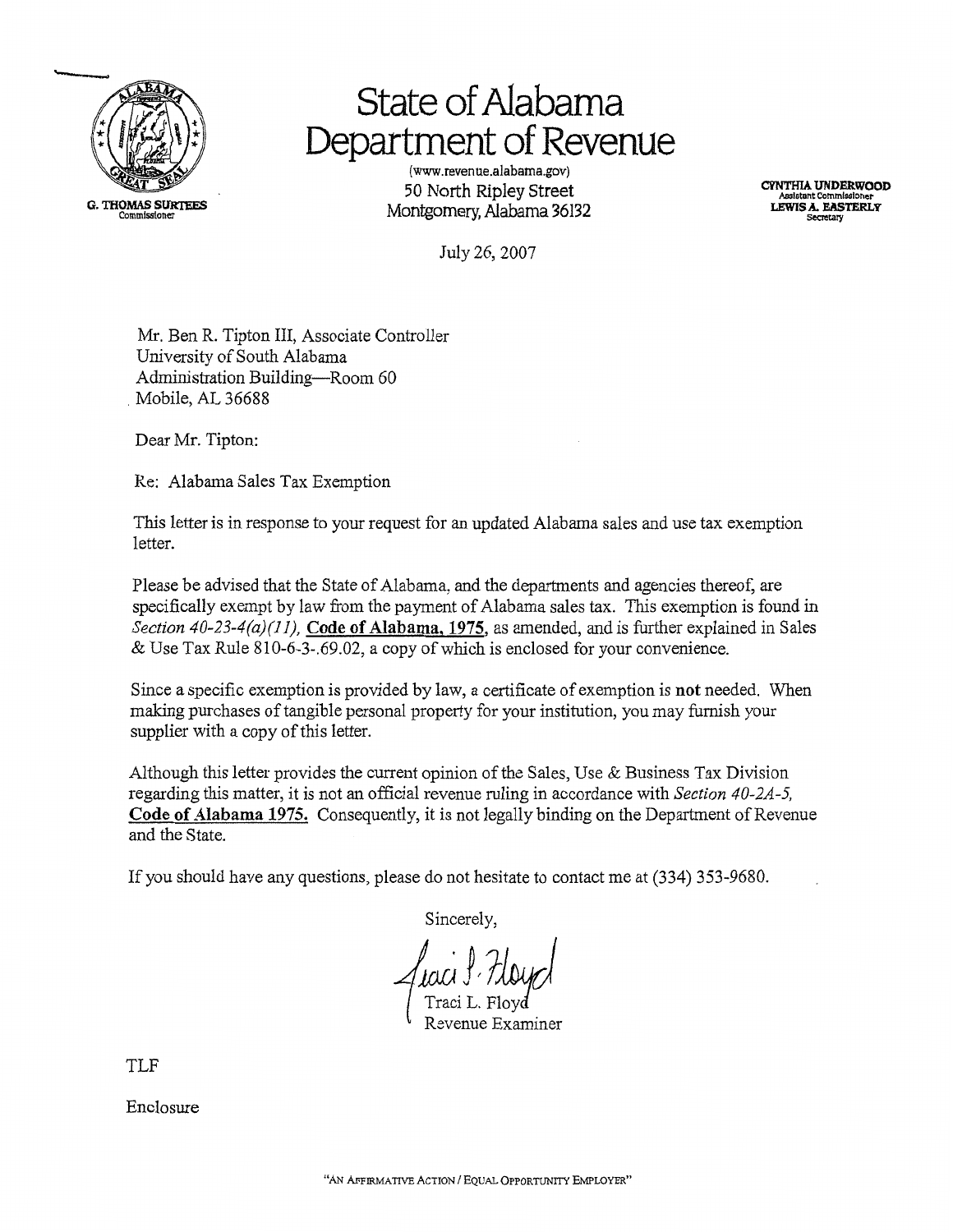# UNIVERSITY OF SOUTH ALABAMA

#### February 2019

To: Vendors Serving the University of South Alabama

The following is provided in response to your request for information:

#### **General Information**

The University of South Alabama is a major institution of higher education and was created by act of the Alabama State Legislature in May 1963. The University admitted its first class in June 1964 and currently serves approximately 15,100 students. The University also owns and operates University Hospital, the USA Children's and Women's Hospital, the Mitchell Cancer Institute and the USA Health Care Authority.

#### **Governing Board**

The University is governed by a Board of Trustees composed of 17 members. The Governor of Alabama serves as President, ex officio, of the Board, and the State Superintendent of Education serves as member, ex officio. The President of the University is appointed by the Board of Trustees.

#### **Federal Tax Status**

The University has received a determination letter from the Internal Revenue Service confirming its exempt status under section 501(c)(3) of the Internal Revenue Code. The University's employer identification number is 63-0477348.

#### **Financial Information**

The University is supported by appropriations from the State of Alabama, tuition and fees, sales and services of the hospitals, auxiliary operations, educational activities and other sources. The University has a current operating budget of \$974,000,000 for the fiscal year ending September 30, 2019.

#### Sales Tax Status

Code of Alabama 1975 Section 40-23-4 (a)(15) provides an exemption from the collection of sales tax on sales to the University. This exemption is further explained in Department of Revenue Rule 810-6-3-.47.04.

#### **Bank References**

The University's operating bank account is with Hancock Whitney Bank, 25 W. 1-65 Service Road, N., Mobile, Alabama, 36608.

#### **Purchases**

Items purchased by the University must be authorized with a University Purchase Order or Limited Purchase Order, or paid for using a University purchasing card. Questions regarding purchases should be directed to the Purchasing Department, USA Technology & Research Park, 650 Clinic Drive, Suite 1400, Mobile, Alabama, 36688 (phone 251-460-6151).

#### **Billing**

Invoices or inquiries concerning billings should be directed to the Accounts Payable Department, USA Technology & Research Park, 650 Clinic Drive, Suite 1400, Mobile, Alabama, 36688 (phone 251-460-6191).

#### **Additional Information**

Requests for additional information should be sent to the Business Office, 380 Administration Building, Mobile, Alabama, 36688 (phone 251-460-6241).

Sincerely,

 $42t+wl/m$ 

G. Scott Weldon Vice President for Finance and Administration

**FINANCE AND ADMINISTRATION** 307 N. UNIVERSITY BLVD., SUITE 380, MOBILE, AL 36688-0002  $(251)$  460-6241 | SouthAlabama.edu